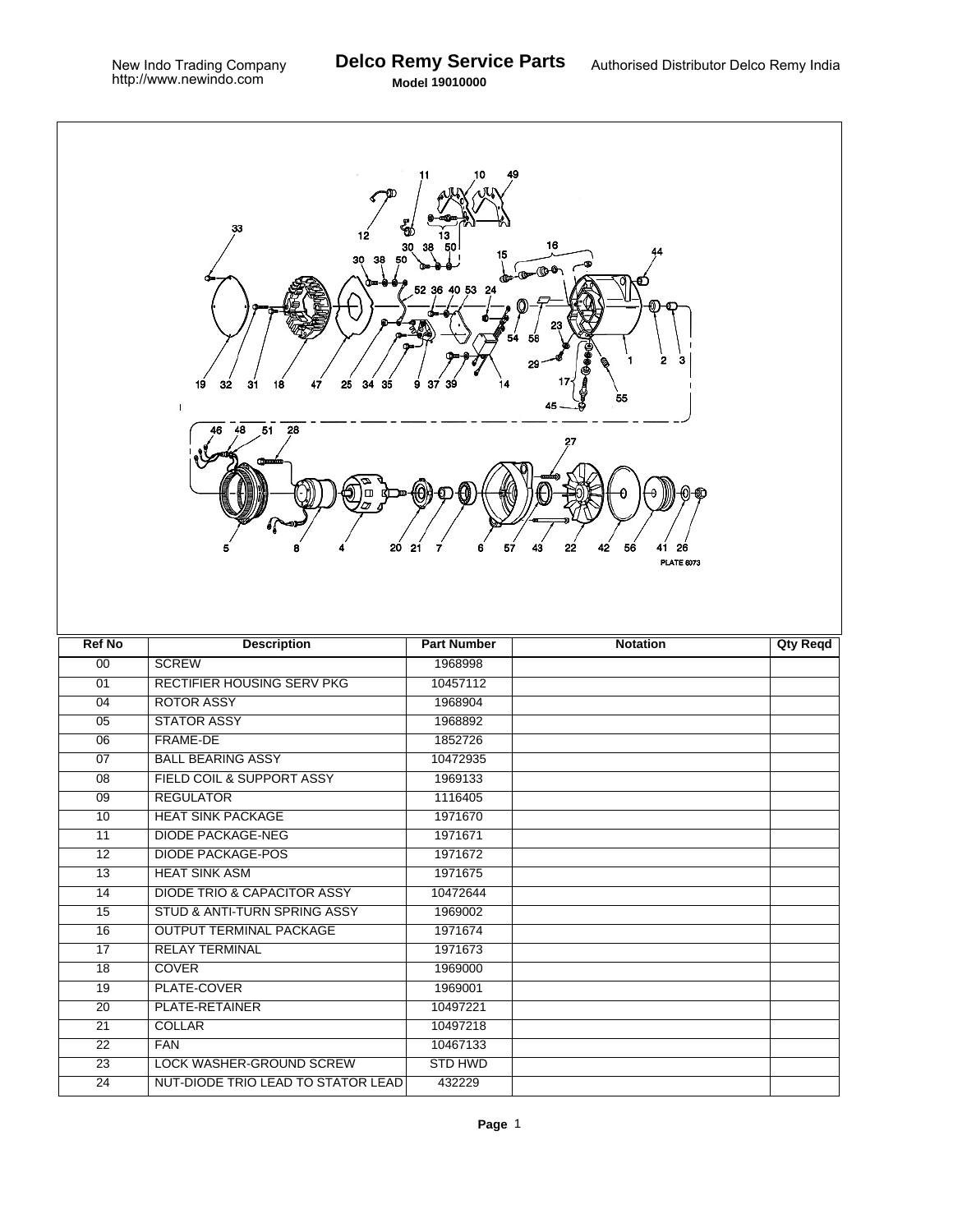| 33<br>ΨÓ<br>12<br>16<br>30<br>15<br>30<br>38<br>50<br>$\mathbf{a}^{\mathbf{b}}$ and $\mathbf{a}$<br>52 36 40 53 24<br>54<br>2<br>з<br>1<br>29<br>32<br>31<br>25<br>34<br>35<br>19<br>18<br>47<br>37<br>14<br>я<br>55<br>48<br>51<br>28<br>46<br>θ<br>◫<br>20<br>57<br>43<br>22<br>21<br>7<br>42<br>56<br>6<br>26<br>41<br><b>PLATE 6073</b> |                                   |                    |                 |                 |  |  |
|---------------------------------------------------------------------------------------------------------------------------------------------------------------------------------------------------------------------------------------------------------------------------------------------------------------------------------------------|-----------------------------------|--------------------|-----------------|-----------------|--|--|
| <b>Ref No</b>                                                                                                                                                                                                                                                                                                                               | <b>Description</b>                | <b>Part Number</b> | <b>Notation</b> | <b>Qty Reqd</b> |  |  |
| $\overline{25}$                                                                                                                                                                                                                                                                                                                             | <b>NUT ASSY</b>                   | 1851808            |                 |                 |  |  |
| $\overline{26}$                                                                                                                                                                                                                                                                                                                             | NUT-SHAFT                         | 10484823           |                 |                 |  |  |
| $\overline{27}$                                                                                                                                                                                                                                                                                                                             | <b>SCREW ASSY</b>                 | 10497222           |                 |                 |  |  |
| 28                                                                                                                                                                                                                                                                                                                                          | <b>SCREW</b>                      | 1968945            |                 |                 |  |  |
| 29                                                                                                                                                                                                                                                                                                                                          | <b>SCREW</b>                      | 9427129            |                 |                 |  |  |
| $\overline{30}$                                                                                                                                                                                                                                                                                                                             | <b>SCREW ASSY</b>                 | 1979961            |                 |                 |  |  |
| $\overline{31}$                                                                                                                                                                                                                                                                                                                             | <b>SCREW ASSY</b>                 | 1846956            |                 |                 |  |  |
| 32                                                                                                                                                                                                                                                                                                                                          | <b>SCREW ASSY</b>                 | 1846957            |                 |                 |  |  |
| 33                                                                                                                                                                                                                                                                                                                                          | <b>SCREW ASSY</b>                 | 1846955            |                 |                 |  |  |
| 34                                                                                                                                                                                                                                                                                                                                          | <b>SCREW ASSY</b>                 | 1894458            |                 |                 |  |  |
| 35                                                                                                                                                                                                                                                                                                                                          | <b>SCREW ASSY</b>                 | 1976061            |                 |                 |  |  |
| $\overline{37}$                                                                                                                                                                                                                                                                                                                             | <b>SCREW ASSY</b>                 | 1846955            |                 |                 |  |  |
| $\overline{37}$                                                                                                                                                                                                                                                                                                                             | <b>SCREW</b>                      | 1968998            |                 |                 |  |  |
| $\overline{38}$                                                                                                                                                                                                                                                                                                                             | <b>WASHER</b>                     | 815540             |                 |                 |  |  |
| $\overline{39}$                                                                                                                                                                                                                                                                                                                             | <b>WASHER</b>                     | 815540             |                 |                 |  |  |
| 41                                                                                                                                                                                                                                                                                                                                          | WASHER-SHAFT NUT                  | 10484823           |                 |                 |  |  |
| 43                                                                                                                                                                                                                                                                                                                                          | <b>THRU BOLT</b>                  | 1968991            |                 |                 |  |  |
| 44                                                                                                                                                                                                                                                                                                                                          | <b>BUSHING</b>                    | 1892765            |                 |                 |  |  |
| 45                                                                                                                                                                                                                                                                                                                                          | CAP                               | 1970227            |                 |                 |  |  |
| $\overline{46}$                                                                                                                                                                                                                                                                                                                             | <b>CLIP-TERMINAL-STATOR LEADS</b> | 1969671            |                 |                 |  |  |
| 47                                                                                                                                                                                                                                                                                                                                          | <b>GASKET</b>                     | 1970395            |                 |                 |  |  |
|                                                                                                                                                                                                                                                                                                                                             |                                   |                    |                 |                 |  |  |
| 48                                                                                                                                                                                                                                                                                                                                          | <b>GROMMET</b>                    | 1968900            |                 |                 |  |  |